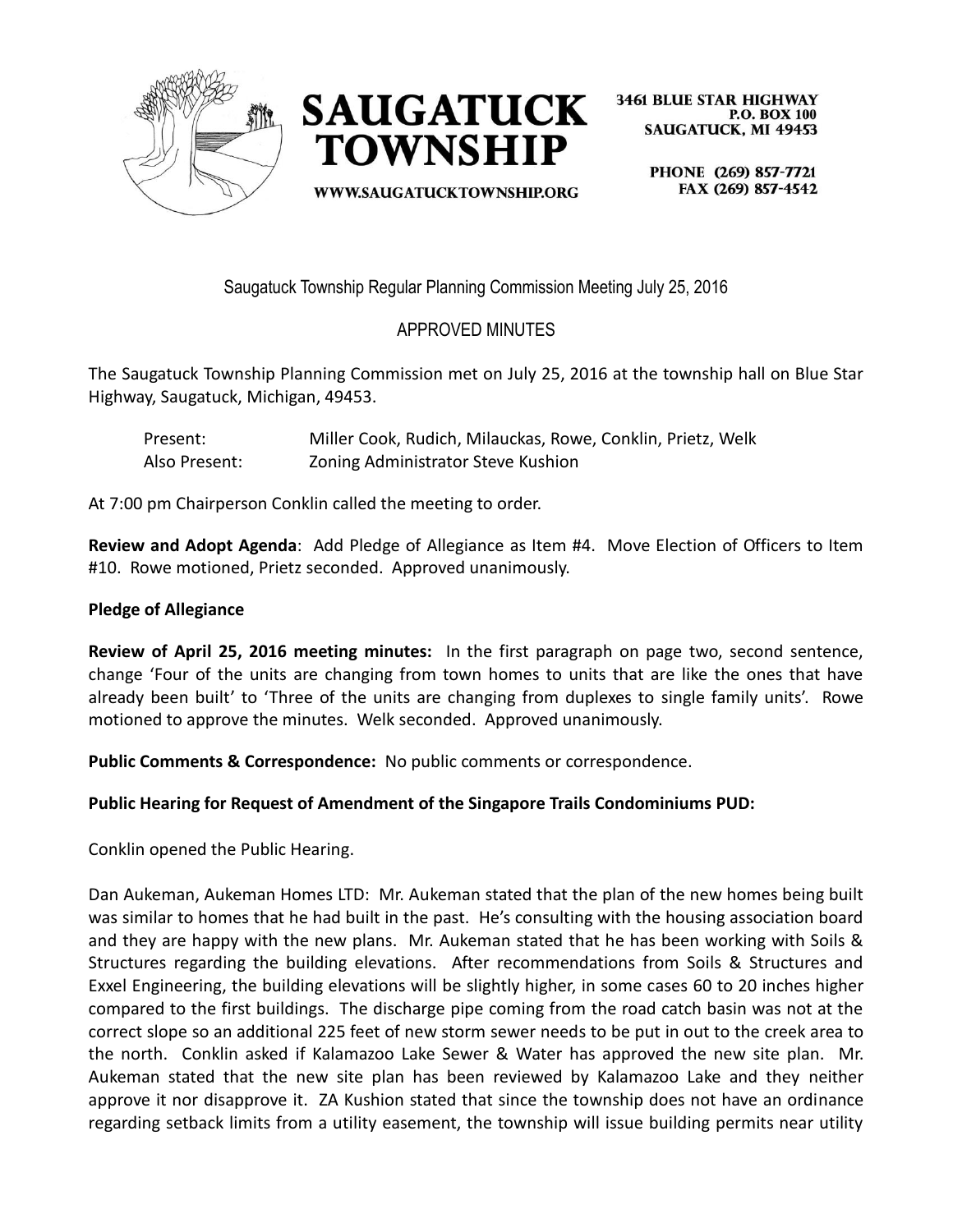### APPROVED MINUTES

easements. Milauckas asked if there would be any excavation in the easement. Mr. Aukeman stated that there would be no excavation in the easement. Milauckas asked about the PUD approval recommendation requirement regarding approval by Kalamazoo Lake Sewer & Water. ZA Kushion stated that the requirement should be taken out because approval isn't necessary. Milauckas asked if approval from Kalamazoo Lake Sewer & Water is required for all PUD approvals. ZA Kushion stated that it hadn't been required in the past but should be required in the future.

Mark Putnam, 6528 Old Singapore Trail. He is very happy with the job that Mr. Aukeman is doing with the development and encourages the board to approve the PUD.

Conklin closed the Public Hearing.

Milauckas asked about the lighting in the development. Richard Brady, 6507 Old Singapore Trail, stated that the lantern lighting along the road will be replaced with coach lamps on the front of the garages along with post lights next to the garages.

Rowe motioned to approve the request to amend the PUD with the stipulation that the applicant is to provide the township with an amended master deed for the PUD and that is agreed that the lighting is to be changed as discussed. Rudich seconded. Approved unanimously.

**Site Plan Review for 1,600 sq ft Live Fire Training Building.** Captain Chris Mantels presented plans for a fire training building. Mr. Mantels stated that fire fighter training is essential to the safety of fire fighters. He explained that the building that is being proposed would be two levels high and built out of shipping containers. The building would be located on an adjacent parcel southwest of the existing firehouse. Mr. Mantels stated that the project would be funded collaboratively with neighboring fire departments. The neighboring fire departments would then be able to use the building themselves for fire fighter training at a reduced rate. Conklin asked about noise levels and scheduling of training sessions. Mr. Mantels stated that most of the noise would come from the fire engine that would be pumping the water they would be using. He stated that the majority of the training would be Wednesday nights from 6:00 pm to 9:00 pm, with occasional training sessions at other times. Mr. Mantels stated that they would evaluate conditions at the time of the training to make sure that smoke would not drift into neighboring properties. Milauckas asked how often the training sessions would take place. Fire Chief Janik stated that they would be no more than once a month. Milauckas stated that the adjacent property owners should have been notified according to the site plan review ordinance. Rudich asked if training sessions would happen year round. Chief Janik said they would. Chief Janik mentioned that the building would be used for other training besides fighting fires. Milauckas asked the fire department to add the dimensions of the lot on which the training building would be located when they resubmit the site plan review request. Rowe motioned to table the request until adjacent property owners have been properly noticed. Welk seconded. Approved unanimously.

**Oil & Gas Well Ordinance Update:** ZA Kushion stated that sample language was sent to Attorney Curcio. The Oil & Gas Well committee is planning on meeting personally with Attorney Curcio in August to go over the draft ordinance.